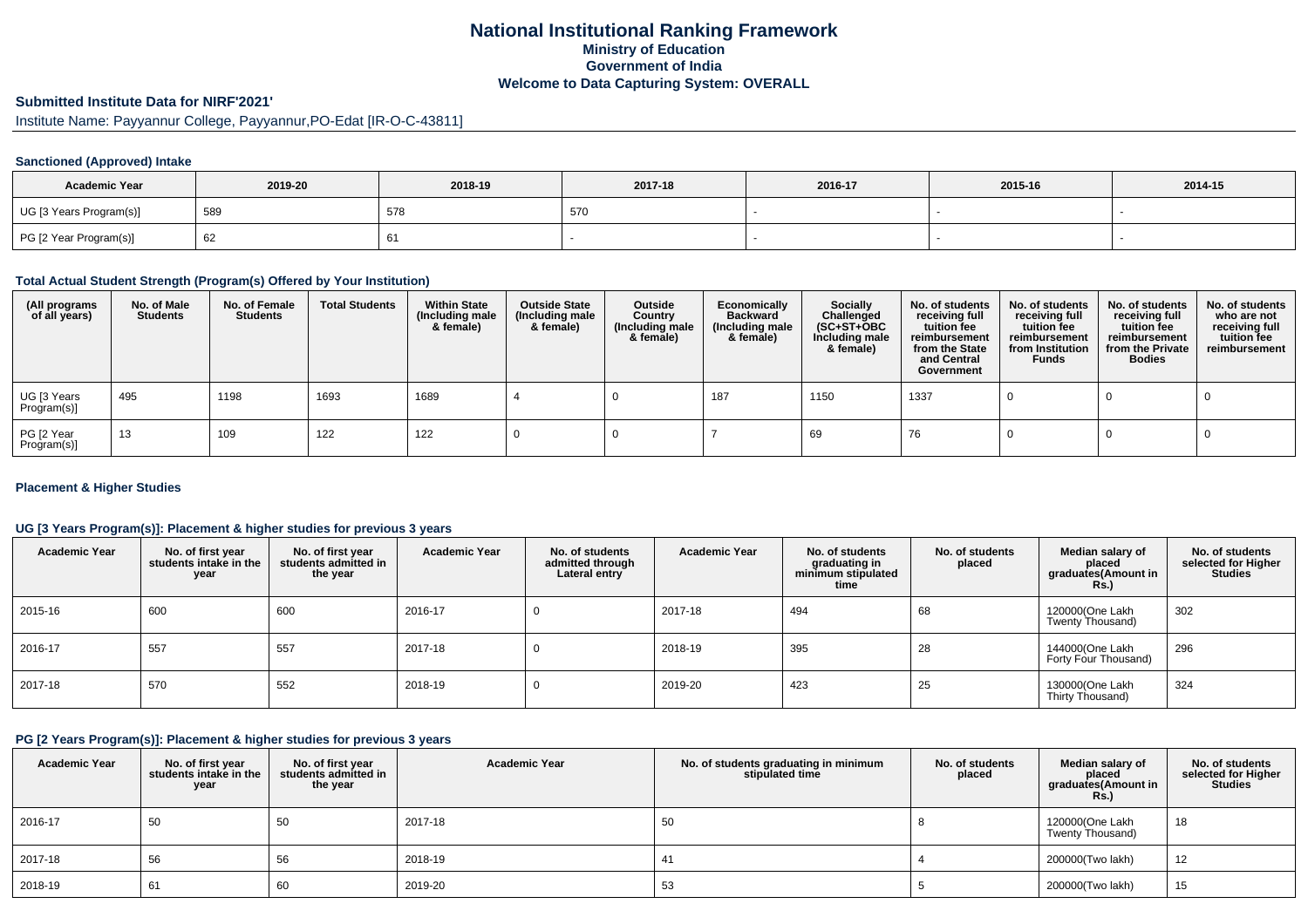#### **Ph.D Student Details**

| Ph.D (Student pursuing doctoral program till 2019-20 Students admitted in the academic year 2020-21 should not be entered here.) |         |                       |         |  |  |
|----------------------------------------------------------------------------------------------------------------------------------|---------|-----------------------|---------|--|--|
|                                                                                                                                  |         | <b>Total Students</b> |         |  |  |
| Full Time                                                                                                                        |         |                       |         |  |  |
| Part Time                                                                                                                        |         |                       |         |  |  |
| No. of Ph.D students graduated (including Integrated Ph.D)                                                                       |         |                       |         |  |  |
|                                                                                                                                  | 2019-20 | 2018-19               | 2017-18 |  |  |
| Full Time                                                                                                                        |         |                       |         |  |  |
| Part Time                                                                                                                        |         |                       |         |  |  |

## **Financial Resources: Utilised Amount for the Capital expenditure for previous 3 years**

| <b>Academic Year</b>                                                                                 | 2019-20                                                                     | 2018-19                                                                      | 2017-18                                                               |  |  |  |
|------------------------------------------------------------------------------------------------------|-----------------------------------------------------------------------------|------------------------------------------------------------------------------|-----------------------------------------------------------------------|--|--|--|
|                                                                                                      | <b>Utilised Amount</b>                                                      | <b>Utilised Amount</b>                                                       | <b>Utilised Amount</b>                                                |  |  |  |
| Annual Capital Expenditure on Academic Activities and Resources (excluding expenditure on buildings) |                                                                             |                                                                              |                                                                       |  |  |  |
| Library                                                                                              | 283593 (Two lakh eighty three thousand five hundred and<br>ninety three)    | 282159 (Two lakh eighty two thousand one hundred and fifty<br>nine)          | 492955 (Four lakh ninety two thousand nine hundred and fifty<br>five) |  |  |  |
| New Equipment for Laboratories                                                                       | 77064 (Seventy seven thousand sixty four)                                   | 443793 (Four lakh forty three thousand seven hundred and<br>ninety three)    | 519000 (Five lakh nineteen thousand)                                  |  |  |  |
| <b>Engineering Workshops</b>                                                                         | 0 (zero)                                                                    | 0 (zero)                                                                     | 0 (zero)                                                              |  |  |  |
| Other expenditure on creation of Capital Assets (excluding<br>expenditure on Land and Building)      | 2115348 (Twenty one lakh fifteen thousand three hundred and<br>forty eight) | 1563527 (Fifteen lakh sixty three thousand five hundred and<br>twenty seven) | 408651 (Four lakh eight thousand six hundred and fifty one)           |  |  |  |

## **Financial Resources: Utilised Amount for the Operational expenditure for previous 3 years**

| <b>Academic Year</b>                                                                                                                                                                            | 2019-20                                                                           | 2018-19                                                                      | 2017-18                                                                      |  |  |  |
|-------------------------------------------------------------------------------------------------------------------------------------------------------------------------------------------------|-----------------------------------------------------------------------------------|------------------------------------------------------------------------------|------------------------------------------------------------------------------|--|--|--|
|                                                                                                                                                                                                 | <b>Utilised Amount</b>                                                            | <b>Utilised Amount</b>                                                       | <b>Utilised Amount</b>                                                       |  |  |  |
| <b>Annual Operational Expenditure</b>                                                                                                                                                           |                                                                                   |                                                                              |                                                                              |  |  |  |
| Salaries (Teaching and Non Teaching staff)                                                                                                                                                      | 64612519 (Six crore forty six lakhs twelve thousand five<br>hundred and nineteen) | 53791018 (Five crore thirty seven lakhs ninety one thousand<br>and eighteen) | 71086105 (Seven crore ten lakhs eighty six thousand one<br>hundred and five) |  |  |  |
| Maintenance of Academic Infrastructure or consumables and<br>other running expenditures (excluding maintenance of hostels<br>and allied services, rent of the building, depreciation cost, etc) | 4889037 (Forty eight lakh eighty nine thousand and thirty<br>seven)               | 4105586 (Forty one lakh five thousand five hundred and eighty<br>six)        | 1276347 (Twelve lakh seventy six thousand three hundred and<br>forty seven)  |  |  |  |
| Seminars/Conferences/Workshops                                                                                                                                                                  | 192768 (One lakh ninety two thousand seven hundred and<br>sixty eight)            | 257225 (Two lakhs fifty seven thousand two hundred and<br>twenty five)       | 434465 (Four lakh thirty four thousand four hundred and sixty<br>five)       |  |  |  |

**IPR**

| Calendar year            | 2019 | 2018 | 2017 |
|--------------------------|------|------|------|
| No. of Patents Published |      |      |      |
| No. of Patents Granted   |      |      |      |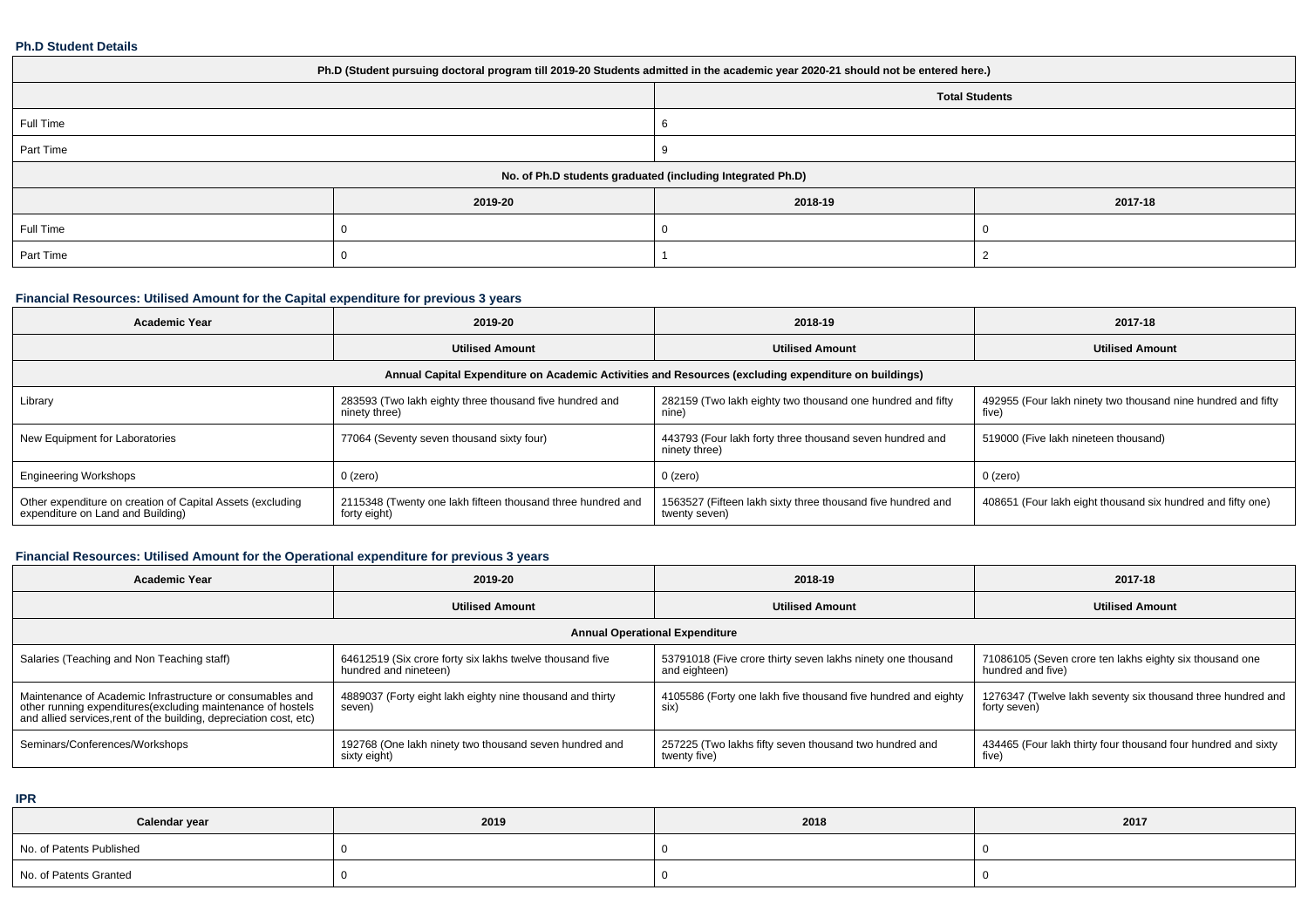### **Sponsored Research Details**

| <b>Financial Year</b>                    | 2019-20 | 2018-19                            | 2017-18 |
|------------------------------------------|---------|------------------------------------|---------|
| Total no. of Sponsored Projects          |         |                                    |         |
| Total no. of Funding Agencies            |         |                                    |         |
| Total Amount Received (Amount in Rupees) |         | 185000                             |         |
| Amount Received in Words                 | Zero    | One lakh eighty five thousand only | Zero    |

### **Consultancy Project Details**

| <b>Financial Year</b>                    | 2019-20        | 2018-19         | 2017-18        |
|------------------------------------------|----------------|-----------------|----------------|
| Total no. of Consultancy Projects        |                |                 |                |
| Total no. of Client Organizations        |                |                 |                |
| Total Amount Received (Amount in Rupees) | 50000          | 30000           | 60000          |
| Amount Received in Words                 | Fifty thousand | Thirty thousand | Sixty thousand |

## **Executive Development Program/Management Development Programs**

| <b>Financial Year</b>                                                            | 2019-20      | 2018-19                                         | 2017-18                            |
|----------------------------------------------------------------------------------|--------------|-------------------------------------------------|------------------------------------|
| Total no. of Executive Development Programs/ Management<br>Development Programs  |              |                                                 |                                    |
| Total no. of Participants                                                        | 265          | 323                                             | 802                                |
| Total Annual Earnings (Amount in Rupees)(Excluding Lodging<br>& Boarding Charges | 10000        | 59225                                           | 74500                              |
| Total Annual Earnings in Words                                                   | Ten thousand | Fifty nine thousand two hundred and twenty five | Seventy four thousand five hundred |

## **PCS Facilities: Facilities of physically challenged students**

| 1. Do your institution buildings have Lifts/Ramps?                                                                                                        | Yes, more than 40% of the buildings |
|-----------------------------------------------------------------------------------------------------------------------------------------------------------|-------------------------------------|
| 2. Do your institution have provision for walking aids, includingwheelchairs and transportation from one building to another for<br>handicapped students? | Yes                                 |
| 3. Do your institution buildings have specially designed toilets for handicapped students?                                                                | Yes, less than 40% of the buildings |

#### **Accreditation**

#### **NBA Accreditation**

| r institute have a valid NBA Accreditation?<br><sup>1</sup> Does your in. | <b>NO</b> |
|---------------------------------------------------------------------------|-----------|
|---------------------------------------------------------------------------|-----------|

# **NAAC Accreditation**

| 1. Does your institute have a valid NAAC Accreditation? |            | YES |             |  |  |  |
|---------------------------------------------------------|------------|-----|-------------|--|--|--|
| Valid from                                              | Valid upto |     | <b>CGPA</b> |  |  |  |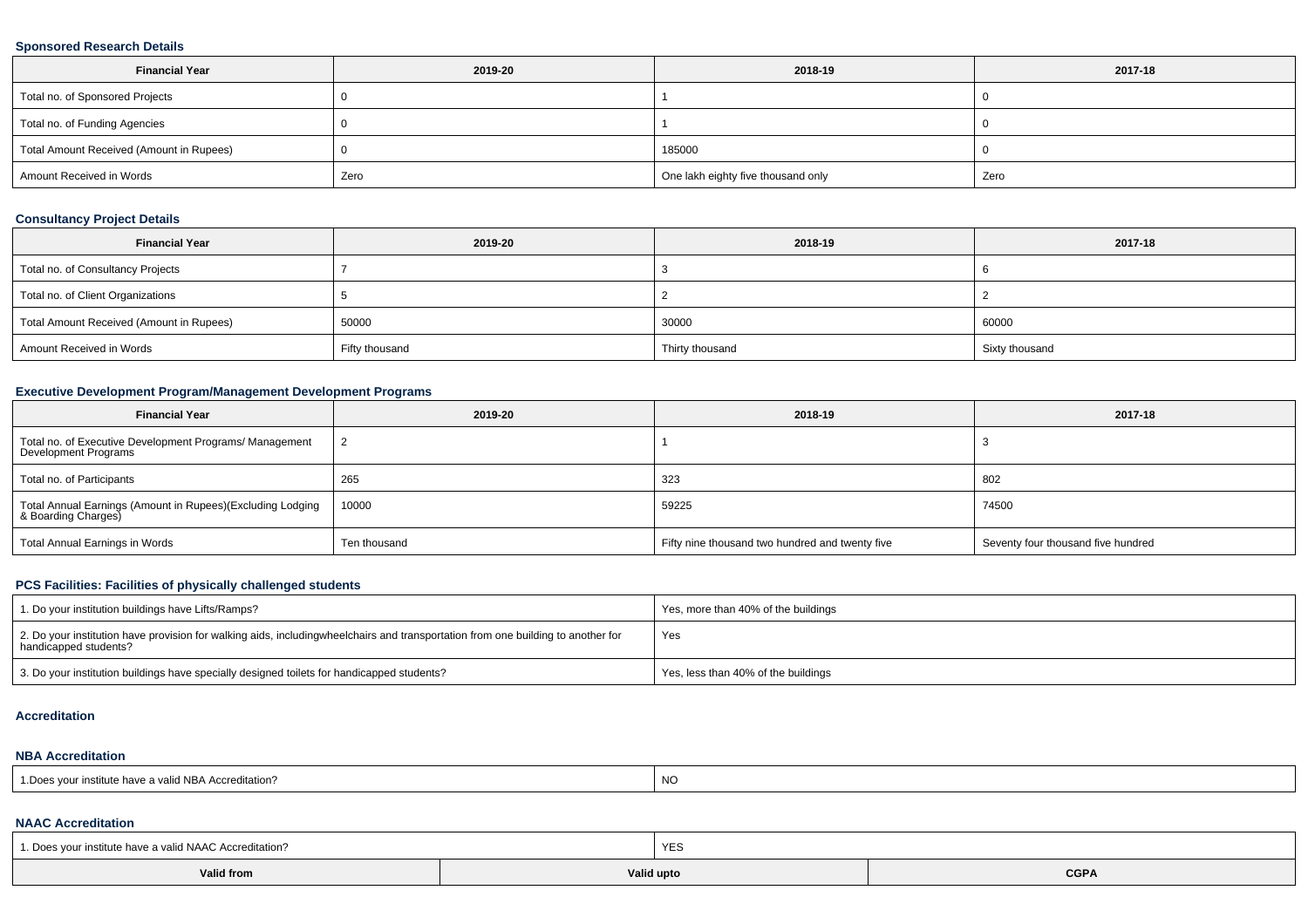| $  02 - 11 - 2018$ | 01-11-2023 | 2.59 |
|--------------------|------------|------|
|--------------------|------------|------|

### **Faculty Details**

| Srno           | Name                    | Age | Designation            | Gender | Qualification              | <b>Experience (In</b><br>Months) | <b>Is Associated</b><br><b>Last Year</b> | <b>Currently</b><br>working with<br>institution? | <b>Joining Date</b> | <b>Leaving Date</b>      | <b>Association type</b> |
|----------------|-------------------------|-----|------------------------|--------|----------------------------|----------------------------------|------------------------------------------|--------------------------------------------------|---------------------|--------------------------|-------------------------|
| $\mathbf{1}$   | Aardra V S              | 31  | Assistant<br>Professor | Female | M.A                        | 58                               | Yes                                      | Yes                                              | 12-10-2015          | Ξ.                       | Regular                 |
| $\overline{2}$ | Ajith K N               | 38  | Assistant<br>Professor | Male   | MP.Ed.                     | 13                               | Yes                                      | Yes                                              | 24-06-2019          | ц.                       | Regular                 |
| 3              | Ajith Kumar P           | 45  | Assistant<br>Professor | Male   | M.A.(Political<br>Science) | 100                              | Yes                                      | Yes                                              | 19-03-2012          | --                       | Regular                 |
| $\overline{4}$ | Amritha Vydoori S       | 27  | Assistant<br>Professor | Female | M.A                        | 8                                | Yes                                      | Yes                                              | 06-11-2019          | u,                       | Regular                 |
| $5\phantom{1}$ | Anju A                  | 27  | Other                  | Female | M.A                        | 9                                | Yes                                      | No                                               | 24-06-2019          | 20-03-2020               | Adhoc /<br>Contractual  |
| 6              | Archana<br>Kemanaballli | 41  | Assistant<br>Professor | Female | <b>MBA</b>                 | 41                               | Yes                                      | Yes                                              | 27-02-2017          | Щ,                       | Regular                 |
| $\overline{7}$ | Aswathi K               | 26  | Other                  | Female | M.A                        | 9                                | Yes                                      | No                                               | 17-06-2019          | 31-03-2020               | Adhoc/<br>Contractual   |
| 8              | <b>Binila Mathews</b>   | 43  | Associate<br>Professor | Female | M.A.(Economics)            | 176                              | Yes                                      | Yes                                              | 06-12-2005          | Щ,                       | Regular                 |
| 9              | Dhanya K                | 32  | Other                  | Female | M.A                        | 9                                | Yes                                      | No                                               | 24-06-2019          | 31-03-2020               | Adhoc /<br>Contractual  |
| 10             | Dileepan K M            | 40  | Assistant<br>Professor | Male   | M.A.(History)              | 119                              | Yes                                      | Yes                                              | 16-09-2010          | Щ,                       | Regular                 |
| 11             | Dinesan D A             | 37  | Assistant<br>Professor | Male   | M.A.(Political<br>Science) | 129                              | Yes                                      | Yes                                              | 09-11-2009          | $\overline{\phantom{a}}$ | Regular                 |
| 12             | Dr Aradhana N           | 36  | Assistant<br>Professor | Female | Ph.D                       | 58                               | Yes                                      | Yes                                              | 12-10-2015          | Щ,                       | Regular                 |
| 13             | Dr Gopika K K           | 41  | Assistant<br>Professor | Female | Ph.D                       | 58                               | Yes                                      | Yes                                              | 14-10-2015          | ÷.                       | Regular                 |
| 14             | Dr Shyma P              | 37  | Assistant<br>Professor | Female | Ph.D                       | 41                               | Yes                                      | Yes                                              | 28-02-2017          | Щ,                       | Regular                 |
| 15             | Dr Sudheesh K M         | 37  | Assistant<br>Professor | Male   | Ph.D                       | 68                               | Yes                                      | Yes                                              | 20-11-2014          | $\overline{\phantom{a}}$ | Regular                 |
| 16             | Dr Aiswarya P K         | 30  | Assistant<br>Professor | Female | Ph.D                       | 8                                | Yes                                      | Yes                                              | 06-11-2019          | н.                       | Regular                 |
| 17             | Dr Anila O              | 46  | Assistant<br>Professor | Female | Ph.D                       | 119                              | Yes                                      | Yes                                              | 16-09-2010          | ÷.                       | Regular                 |
| 18             | Dr Arun Thomas N        | 32  | Assistant<br>Professor | Male   | Ph.D                       | 13                               | Yes                                      | Yes                                              | 24-06-2019          | Щ,                       | Regular                 |
| 19             | Dr Deepamol P C         | 40  | Assistant<br>Professor | Female | Ph.D                       | 82                               | Yes                                      | Yes                                              | 30-09-2013          | Ξ.                       | Regular                 |
| 20             | Dr Harikrishnan E       | 44  | Assistant<br>Professor | Male   | Ph.D                       | 176                              | Yes                                      | Yes                                              | 06-12-2005          | $\overline{\phantom{a}}$ | Regular                 |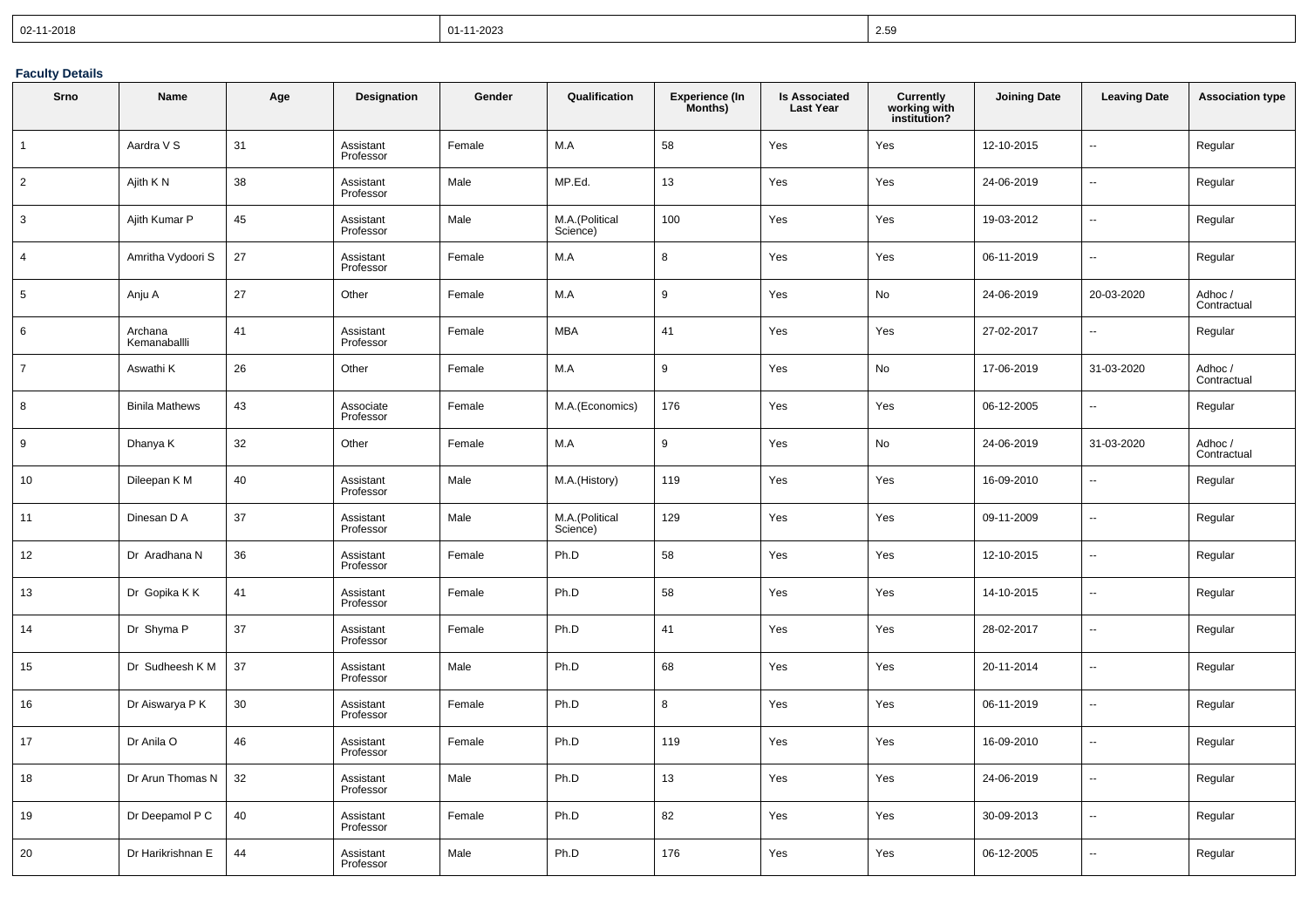| 21 | Dr Jayarajan T K                | 40 | Assistant<br>Professor | Male   | Ph.D | 139 | Yes | Yes | 15-12-2008 | $\sim$                   | Regular |
|----|---------------------------------|----|------------------------|--------|------|-----|-----|-----|------------|--------------------------|---------|
| 22 | Dr Jisha D Nair                 | 50 | Assistant<br>Professor | Female | Ph.D | 100 | Yes | Yes | 19-03-2012 | $\sim$                   | Regular |
| 23 | Dr Lakshmi C                    | 39 | Assistant<br>Professor | Female | Ph.D | 129 | Yes | Yes | 09-11-2009 | $\sim$                   | Regular |
| 24 | Dr Manojkumar N                 | 36 | Assistant<br>Professor | Male   | Ph.D | 13  | Yes | Yes | 24-06-2019 | $\sim$                   | Regular |
| 25 | Dr Mini A R                     | 45 | Assistant<br>Professor | Female | Ph.D | 114 | Yes | Yes | 11-02-2011 | $\sim$                   | Regular |
| 26 | Dr N M Sreekanth                | 32 | Assistant<br>Professor | Male   | Ph.D | 13  | Yes | Yes | 24-06-2019 | ⊶.                       | Regular |
| 27 | Dr Nisamudheen T                | 31 | Assistant<br>Professor | Male   | Ph.D | 13  | Yes | Yes | 24-06-2019 | ⊶.                       | Regular |
| 28 | Dr Padmanabhan<br>M V           | 43 | Assistant<br>Professor | Male   | Ph.D | 119 | Yes | Yes | 16-09-2010 | ⊶.                       | Regular |
| 29 | Dr Prajitha P                   | 41 | Associate<br>Professor | Female | Ph.D | 184 | Yes | Yes | 21-03-2005 | ⊶.                       | Regular |
| 30 | Dr Prakash V                    | 38 | Assistant<br>Professor | Male   | Ph.D | 114 | Yes | Yes | 11-02-2011 | $\sim$                   | Regular |
| 31 | Dr Preethi K                    | 45 | Assistant<br>Professor | Female | Ph.D | 119 | Yes | Yes | 16-09-2010 | $\overline{\phantom{a}}$ | Regular |
| 32 | Dr<br>Premachandran<br>Keezhoth | 49 | Assistant<br>Professor | Male   | Ph.D | 289 | Yes | Yes | 18-06-1996 | $\overline{\phantom{a}}$ | Regular |
| 33 | Dr Priyanka B                   | 33 | Assistant<br>Professor | Female | Ph.D | 13  | Yes | Yes | 24-06-2019 | $\overline{\phantom{a}}$ | Regular |
| 34 | Dr Ratheesh<br>Narayanan MK     | 47 | Assistant<br>Professor | Male   | Ph.D | 100 | Yes | Yes | 19-03-2012 | $\overline{\phantom{a}}$ | Regular |
| 35 | Dr Reshmi P M                   | 37 | Assistant<br>Professor | Female | Ph.D | 68  | Yes | Yes | 17-11-2014 | $\sim$                   | Regular |
| 36 | Dr Santhosh P                   | 41 | Assistant<br>Professor | Male   | Ph.D | 139 | Yes | Yes | 15-12-2008 | $\overline{\phantom{a}}$ | Regular |
| 37 | Dr Santhosh V M                 | 47 | Associate<br>Professor | Male   | Ph.D | 275 | Yes | Yes | 28-08-1997 | $\sim$                   | Regular |
| 38 | Dr Sapna Jacob                  | 45 | Assistant<br>Professor | Female | Ph.D | 176 | Yes | Yes | 06-12-2005 | $\sim$                   | Regular |
| 39 | Dr Shyna V V                    | 36 | Assistant<br>Professor | Female | Ph.D | 13  | Yes | Yes | 24-06-2019 |                          | Regular |
| 40 | Dr Sindhu A                     | 40 | Assistant<br>Professor | Female | Ph.D | 114 | Yes | Yes | 11-02-2011 | $\overline{\phantom{a}}$ | Regular |
| 41 | Dr Sreehari A C                 | 50 | Assistant<br>Professor | Male   | Ph.D | 285 | Yes | Yes | 14-10-1996 | $\overline{\phantom{a}}$ | Regular |
| 42 | Dr Sreejith E K                 | 33 | Assistant<br>Professor | Male   | Ph.D | 41  | Yes | Yes | 01-03-2017 | $\overline{\phantom{a}}$ | Regular |
| 43 | Dr Sreemaya C                   | 46 | Assistant<br>Professor | Female | Ph.D | 114 | Yes | Yes | 11-02-2011 | $\overline{\phantom{a}}$ | Regular |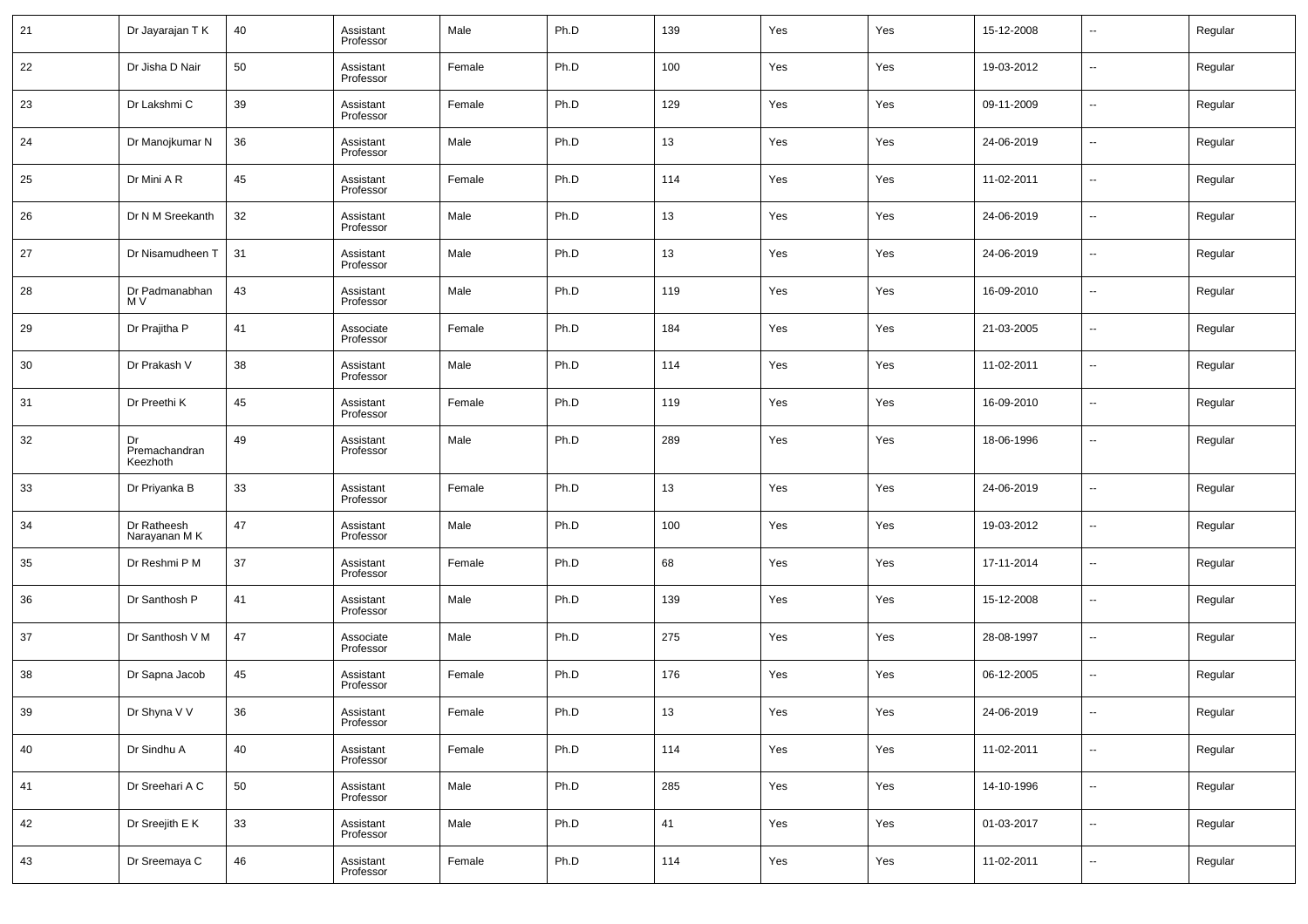| 44 | Dr Sreenivas P C                  | 57 | Associate<br>Professor | Male   | Ph.D             | 276            | Yes | Yes | 04-07-1996 | $\sim$                   | Regular                |
|----|-----------------------------------|----|------------------------|--------|------------------|----------------|-----|-----|------------|--------------------------|------------------------|
| 45 | Dr Sujith K V                     | 38 | Assistant<br>Professor | Male   | Ph.D             | 108            | Yes | Yes | 10-08-2011 | $\sim$                   | Regular                |
| 46 | Dr Sunitha B Nair                 | 44 | Assistant<br>Professor | Female | Ph.D             | 119            | Yes | Yes | 16-09-2010 | $\sim$                   | Regular                |
| 47 | Dr Swaran P R                     | 44 | Assistant<br>Professor | Male   | Ph.D             | 176            | Yes | Yes | 06-12-2005 | $\sim$                   | Regular                |
| 48 | Dr Vasudevan V                    | 38 | Other                  | Male   | Ph.D             | 24             | Yes | Yes | 02-07-2018 | $\sim$                   | Adhoc /<br>Contractual |
| 49 | Dr Vigi V Nair                    | 38 | Assistant<br>Professor | Female | Ph.D             | 41             | Yes | Yes | 27-02-2017 | $\sim$                   | Regular                |
| 50 | Dr Vijesh A M                     | 38 | Assistant<br>Professor | Male   | Ph.D             | 190            | Yes | Yes | 30-09-2013 | $\sim$                   | Regular                |
| 51 | Dr Vishnu<br>Thankappan           | 30 | Assistant<br>Professor | Male   | Ph.D             | 13             | Yes | Yes | 24-06-2019 | $\sim$                   | Regular                |
| 52 | Hareesha C                        | 26 | Other                  | Female | <b>NET</b>       | 9              | Yes | No  | 24-06-2019 | 20-03-2020               | Adhoc /<br>Contractual |
| 53 | Jijina K                          | 25 | Assistant<br>Professor | Female | MSc(Mathematics) | 21             | Yes | Yes | 24-06-2019 | $\sim$                   | Regular                |
| 54 | Krishna Nambiar                   | 35 | Assistant<br>Professor | Female | M.COM            | 82             | Yes | Yes | 30-09-2013 | $\sim$                   | Regular                |
| 55 | Krishnakumar K                    | 57 | Associate<br>Professor | Male   | MSc(Mathematics) | 314            | Yes | Yes | 06-06-1994 | $\overline{\phantom{a}}$ | Regular                |
| 56 | Lavanya N                         | 34 | Assistant<br>Professor | Female | M.Sc(Phy)        | 108            | Yes | Yes | 10-08-2011 | $\sim$                   | Regular                |
| 57 | Manju R Nath                      | 34 | Assistant<br>Professor | Female | M.Sc.            | 114            | Yes | Yes | 11-02-2011 | $\overline{\phantom{a}}$ | Regular                |
| 58 | Namshida Naseer<br>V <sub>P</sub> | 26 | Other                  | Female | <b>NET</b>       | $\overline{4}$ | Yes | No  | 25-06-2019 | 15-10-2019               | Adhoc /<br>Contractual |
| 59 | Neethi K Nair                     | 32 | Other                  | Female | <b>NET</b>       | 33             | No  | No  | 10-06-2019 | 20-03-2020               | Adhoc /<br>Contractual |
| 60 | Nisanth A                         | 42 | Associate<br>Professor | Male   | MSc(Statistics)  | 223            | Yes | Yes | 26-12-2001 | $\sim$                   | Regular                |
| 61 | Nisha V K                         | 34 | Assistant<br>Professor | Female | M.Sc.            | 114            | Yes | Yes | 11-02-2011 | $\sim$                   | Regular                |
| 62 | Nithya K                          | 33 | Assistant<br>Professor | Female | M.A.(Economics)  | 82             | Yes | Yes | 30-09-2013 | $\overline{\phantom{a}}$ | Regular                |
| 63 | Nivedita R Karun                  | 28 | Other                  | Female | M. Phil          | 13             | Yes | Yes | 24-06-2019 | $\sim$                   | Adhoc /<br>Contractual |
| 64 | Prasanth P                        | 35 | Assistant<br>Professor | Male   | M.A              | 41             | Yes | Yes | 01-03-2017 | $\sim$                   | Regular                |
| 65 | Praveenkumar M<br>ĸ               | 42 | Assistant<br>Professor | Male   | M.Sc.            | 82             | Yes | Yes | 01-10-2013 | $\sim$                   | Regular                |
| 66 | Preethi Rajan MK                  | 34 | Assistant<br>Professor | Female | M.Sc(Phy)        | 114            | Yes | Yes | 11-02-2011 | $\overline{\phantom{a}}$ | Regular                |